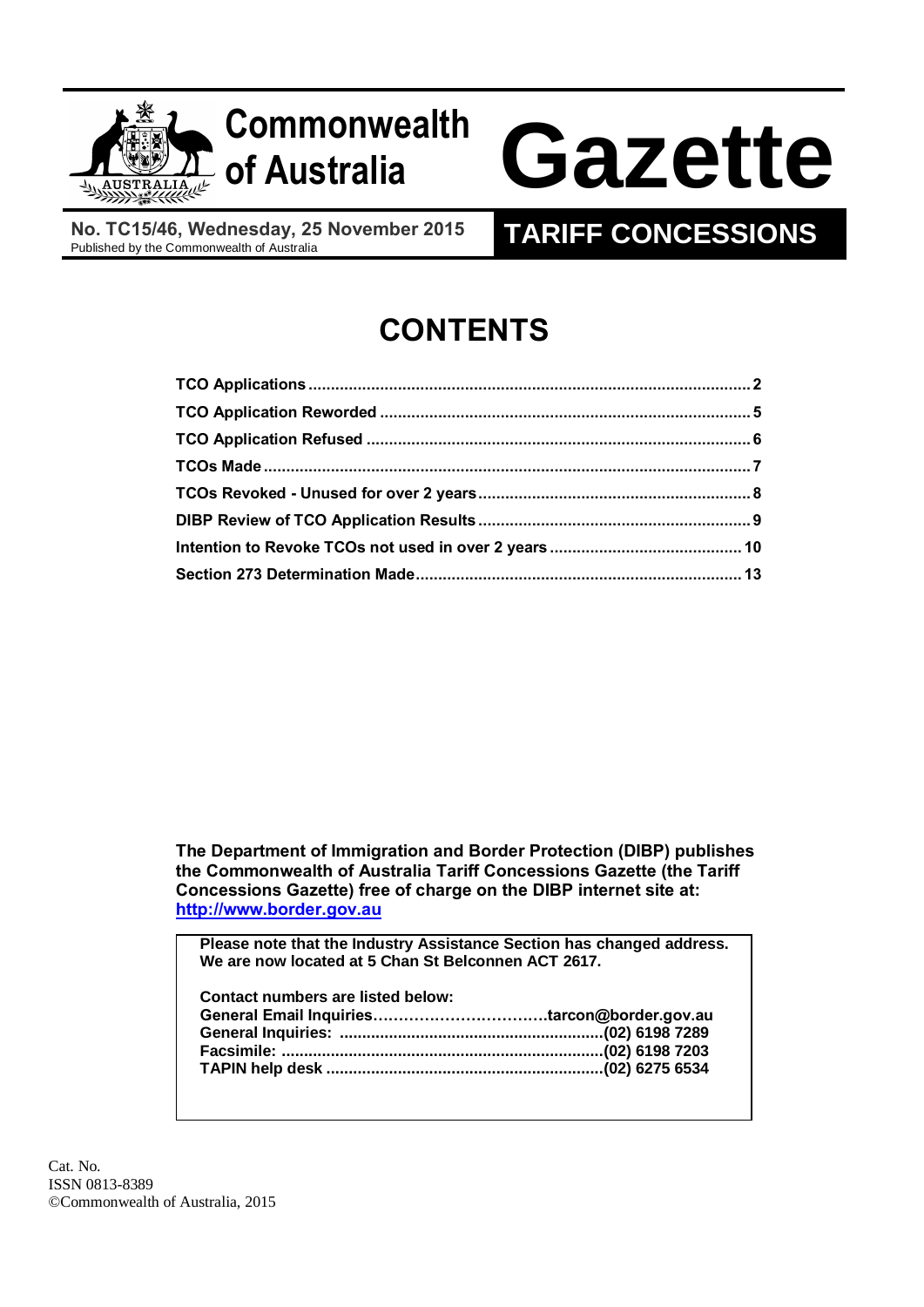#### <span id="page-1-0"></span>**CUSTOMS ACT 1901 - NOTICE PURSUANT TO SECTION 269K(1) - APPLICATIONS MADE FOR TARIFF CONCESSION ORDERS**

Applications have been lodged for Tariff Concession Orders for the goods described in the following TABLE.

Australian manufacturers who wish to contest the granting of a Tariff Concession Order for the goods described are invited to lodge a submission in writing in an approved form. Submissions must be lodged within 50 days of the date of publication of this Notice.

The operative date (Op.) and TC reference number follow the description of goods.

To assist local manufacturers, the use(s) to which the goods can be put follow the description of goods.

Objections to the making of TCO submission forms are available at <http://www.border.gov.au/Tariffclassificationofgoods/Documents/typableb4442001.pdf>

For guidance on the required description style, phone 02 6198 7289, fax 02 6198 7203 or email [tarcon@border.gov.au.](mailto:tarcon@border.gov.au)

#### THE TABLE

| Description of Goods including the<br>Customs Tariff Classification |                                                                                                                                                                                                                                                                          |                | Schedule 4 Item Number<br>General Duty Rate |
|---------------------------------------------------------------------|--------------------------------------------------------------------------------------------------------------------------------------------------------------------------------------------------------------------------------------------------------------------------|----------------|---------------------------------------------|
| 3816.00.00                                                          | HOT REPAIR MIXTURE, REFRACTORY, magnesia-based, having ALL of<br>the following:<br>(a) magnesium oxide content NOT less than 58%;<br>(b) calcium oxide content NOT less than 15%;<br>(c) iron oxide content NOT greater than 2%<br>Op. 26.10.15                          | $-$ TC 1539970 | 50                                          |
|                                                                     | Stated Use:<br>Refractory mixture for hot repair of steel making vessels                                                                                                                                                                                                 |                |                                             |
|                                                                     | Applicant: C.I. CERAMICS (AUST.) PTY LTD                                                                                                                                                                                                                                 |                | 5%                                          |
| 3924.10.00                                                          | CAKE TURNTABLES<br>Op. 26.10.15                                                                                                                                                                                                                                          | $-$ TC 1539971 | 50                                          |
|                                                                     | Stated Use:<br>For decorating cakes                                                                                                                                                                                                                                      |                |                                             |
|                                                                     | Applicant: MCPHERSON'S CONSUMER PRODUCTS PTY LTD                                                                                                                                                                                                                         |                | 5%                                          |
| 6307.90.40                                                          | SETS, SURGICAL DRAPE, with OR without absorbent towels,<br>including ALL of the following:<br>(a) table cover;<br>(b) stand cover;<br>(c) suture bag;<br>(d) drapes                                                                                                      |                | 50                                          |
|                                                                     | Op. 27.10.15                                                                                                                                                                                                                                                             | $-$ TC 1540577 |                                             |
|                                                                     | Stated Use:<br>To protect patients during surgery                                                                                                                                                                                                                        |                |                                             |
|                                                                     | Applicant: HALYARD AUSTRALIA PTY LTD                                                                                                                                                                                                                                     |                | 5%                                          |
| 7019.90.90                                                          | CONVEYOR BELTING, HEAT PRESS MACHINE, having ALL of the<br>following:<br>(a) woven fibreglass fabric layer;<br>(b) polytetrafluoroethylene (PTFE) top AND bottom surfaces;<br>(c) belt weight NOT greater than 1 050 g/m2;<br>(d) belt thickness NOT greater than 0.3 mm |                | 50                                          |
|                                                                     | Op. 29.10.15                                                                                                                                                                                                                                                             | $-$ TC 1540369 |                                             |
|                                                                     | Stated Use:                                                                                                                                                                                                                                                              |                |                                             |
|                                                                     | For conveying goods through heat press machines where heat<br>resistance and non-stick applications are required                                                                                                                                                         |                |                                             |
|                                                                     | Applicant: CSR MARTINI PTY LTD                                                                                                                                                                                                                                           |                | 5%                                          |

5%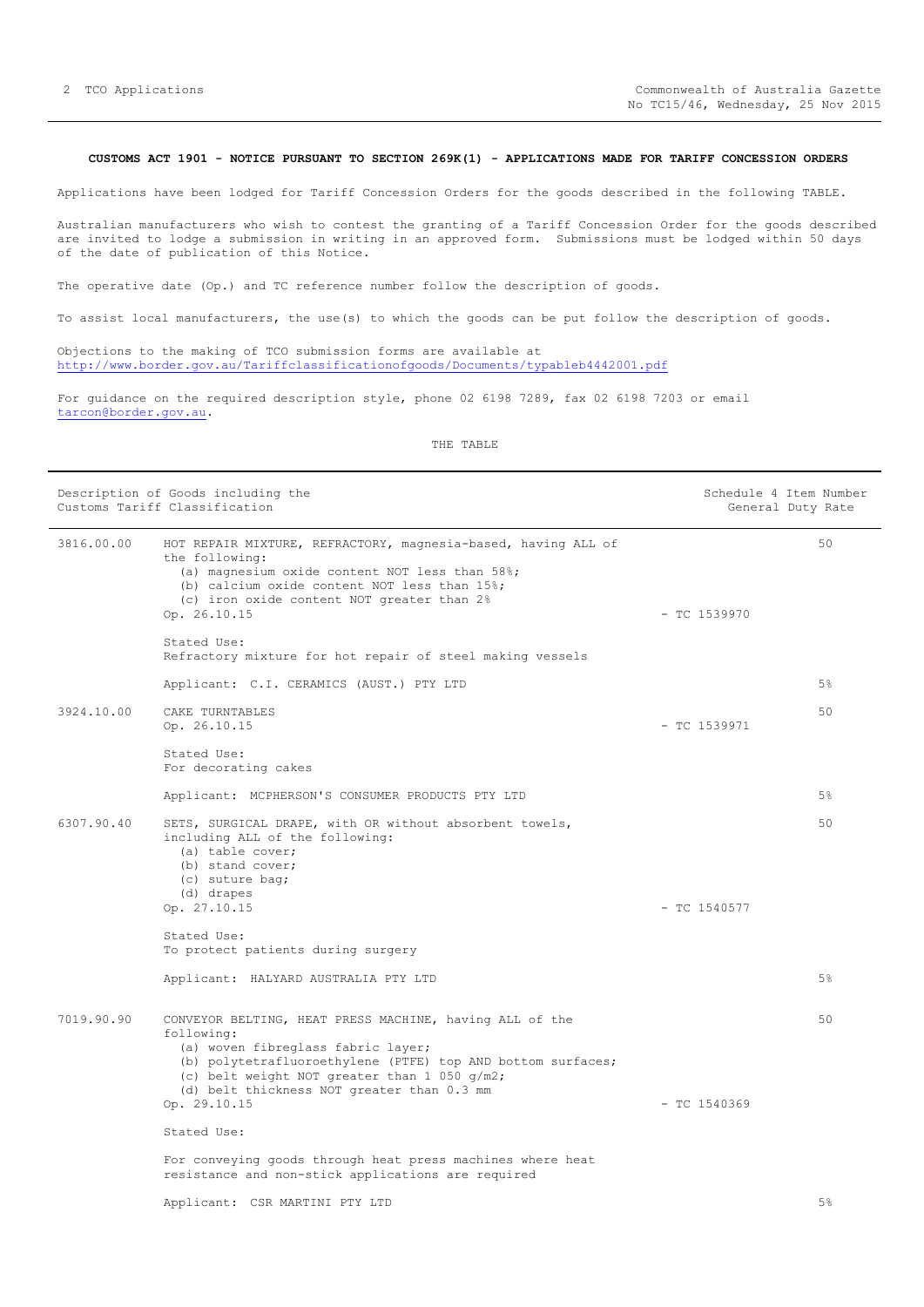|            | Description of Goods including the<br>Customs Tariff Classification                                                                                                                                                                                                                                                                                                     | Schedule 4 Item Number<br>General Duty Rate |
|------------|-------------------------------------------------------------------------------------------------------------------------------------------------------------------------------------------------------------------------------------------------------------------------------------------------------------------------------------------------------------------------|---------------------------------------------|
| 7302.10.00 | RAIL, GROOVED, conforming to European Standard EN 14811, being<br>ANY of the following:<br>(a) $RI53-10;$<br>$(b)$ RI55NK;<br>$(c)$ 51R1;<br>(d) 53R1;<br>(e) $54G2;$<br>(f) 55G1;<br>(g) 55G2;<br>(h) 57R1;<br>(i) 59R1;<br>(i) 59R2;<br>$(k)$ Ri $60NL$ ;<br>(1) 60R1;<br>(m) 60R2;<br>(n) 60R3;<br>(o) $62R1;$<br>(p) 62R2;<br>(q) 63R1;<br>(r) 67R1<br>Op. 27.10.15 | 50<br>$-$ TC 1540089                        |
|            | Stated Use:<br>Construction and maintenance of tramways and light rail systems<br>in built-up areas                                                                                                                                                                                                                                                                     |                                             |
|            | Applicant: VOESTALPINE VAE RAILWAY SYSTEMS PTY LTD                                                                                                                                                                                                                                                                                                                      | 5%                                          |
| 7306.40.00 | TUBES OR PIPES, welded, stainless steel in accordance with<br>EN10217-7TC1 OR EN 10296-2, having an outer diameter exceeding<br>18.0 mm and NOT exceeding 1 012.0 mm<br>Op. 26.10.15<br>Stated Use:                                                                                                                                                                     | 50<br>$-$ TC 1539887                        |
|            | In building applications where high corrosion resistance is<br>required                                                                                                                                                                                                                                                                                                 |                                             |
|            | Applicant: OUTOKUMPU PTY LTD                                                                                                                                                                                                                                                                                                                                            | 5%                                          |
| 7307.23.00 | FITTINGS, TUBE OR PIPE, stainless steel in accordance with<br>EN10253-3 OR EN10253-4, being ANY of the following:<br>(a) elbows;<br>$(b)$ tees;<br>(c) reducers;<br>(d) collars;<br>(e) end caps                                                                                                                                                                        | 50                                          |
|            | Op. 26.10.15<br>Stated Use:<br>In applications where high corrosion resistance is required<br>for joining pipes or tubes                                                                                                                                                                                                                                                | $-$ TC 1539885                              |
|            | Applicant: OUTOKUMPU PTY LTD                                                                                                                                                                                                                                                                                                                                            | 5%                                          |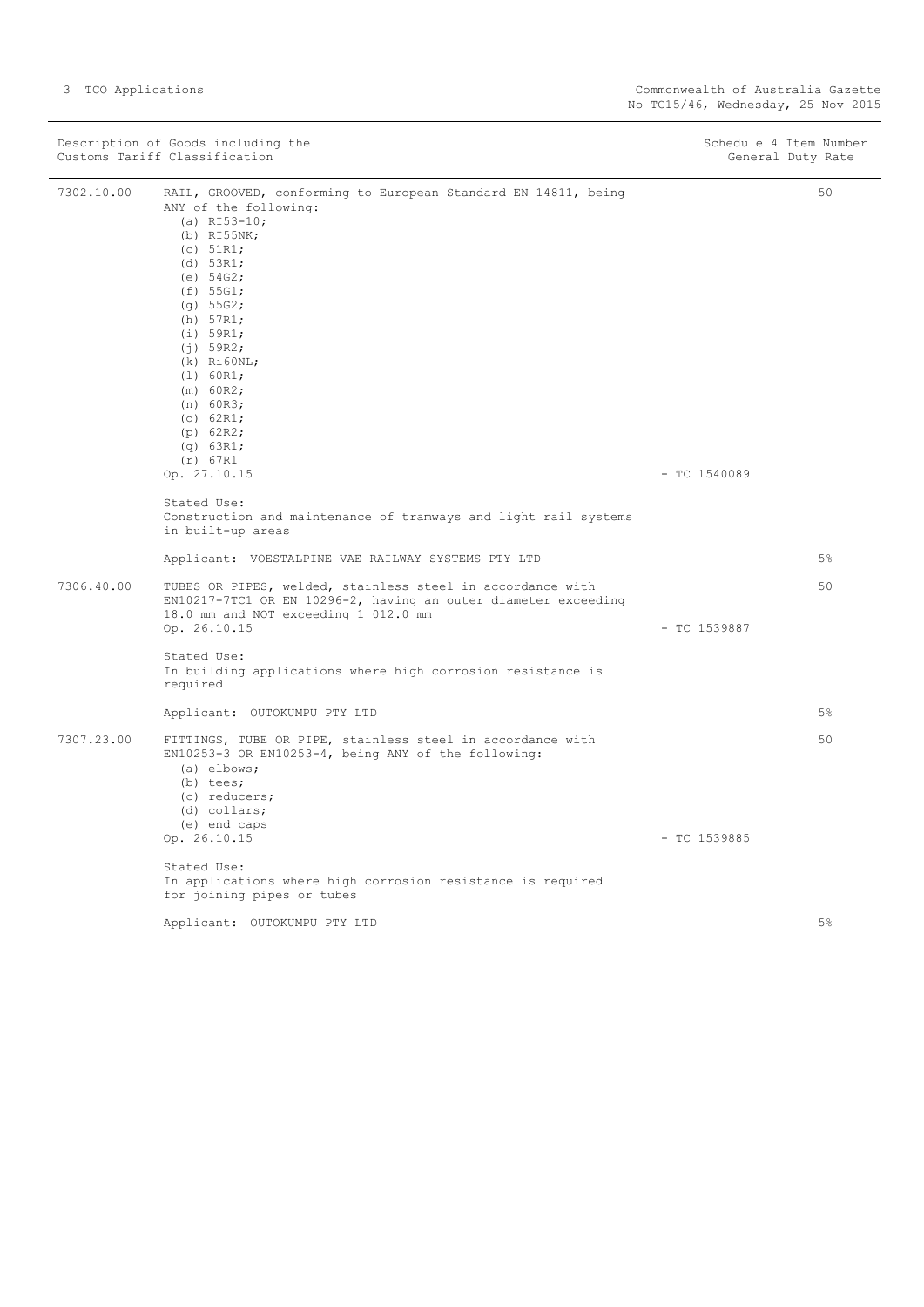|            | Description of Goods including the<br>Customs Tariff Classification                                                                                                                                                                                                                                                                                                                                                      | Schedule 4 Item Number<br>General Duty Rate |       |
|------------|--------------------------------------------------------------------------------------------------------------------------------------------------------------------------------------------------------------------------------------------------------------------------------------------------------------------------------------------------------------------------------------------------------------------------|---------------------------------------------|-------|
| 7607.20.00 | ROOF FLASHING, with OR without aluminium mesh, including ALL of<br>the following:<br>(a) colour coated aluminium foil;<br>(b) polyethylene terephthalate foil;<br>(c) polyethylene terephthalate fleece;<br>(d) high density polyethylene protective foil;<br>(e) self-adhesive butyl layer<br>Op. 26.10.15                                                                                                              | $-$ TC 1539886                              | 50    |
|            | Stated Use:<br>Roof flashing to seal the abutment between walls and roof tiles                                                                                                                                                                                                                                                                                                                                           |                                             |       |
|            | Applicant: COMBINED GROUP OF COMPANIES PTY LTD                                                                                                                                                                                                                                                                                                                                                                           |                                             | 5%    |
| 8414.59.90 | JET FANS, reversible thrust, including ALL of the following:<br>(a) integral angled inlet AND discharge attenuators;<br>(b) silencers;<br>(c) quide cones;<br>(d) quide vanes,<br>with OR without ANY of the following:<br>$(i)$ mounting;<br>(ii) vibration attenuators;                                                                                                                                                |                                             | 50    |
|            | (iii) terminal boxes AND/OR vibration control sensors<br>Op. 21.10.15                                                                                                                                                                                                                                                                                                                                                    | $-$ TC 1539714                              |       |
|            | Stated Use:<br>Installation in traffic/train tunnels                                                                                                                                                                                                                                                                                                                                                                     |                                             |       |
|            | Applicant: CMS ENGINEERING PTY LTD                                                                                                                                                                                                                                                                                                                                                                                       |                                             | 5%    |
| 8481.10.00 | VALVES, pressure reducing, gas, pilot operated<br>Op. 23.10.15                                                                                                                                                                                                                                                                                                                                                           | $-$ TC 1539879                              | 50    |
|            | Stated Use:<br>To reduce the inlet pressure in a line and maintain desired<br>outlet pressure thereby providing the required flow to satisfy a<br>downstream demand                                                                                                                                                                                                                                                      |                                             |       |
|            | Applicant: GLNG OPERATIONS PTY LTD                                                                                                                                                                                                                                                                                                                                                                                       |                                             | 5%    |
| 8507.60.00 | ACCUMULATORS, having ALL of the following:<br>(a) lithium-ion battery pack with lithium nickel manganese<br>cobalt oxide cathode;<br>(b) nominal voltage NOT less than 48 V;<br>(c) capacity NOT less than 110 Ah;<br>(d) discharge power NOT greater than 6 500 W;<br>(e) safety AND control devices including ALL of the following:<br>(i) one OR more relays;<br>(ii) one OR more fuses;<br>(iii) temperature sensors |                                             | 50    |
|            | Op. 23.10.15                                                                                                                                                                                                                                                                                                                                                                                                             | $-$ TC 1539880                              |       |
|            | Stated Use:<br>Energy battery storage module for off-grid and grid connected<br>systems                                                                                                                                                                                                                                                                                                                                  |                                             |       |
|            | Applicant: OFF-GRID ENERGY AUSTRALIA PTY LTD                                                                                                                                                                                                                                                                                                                                                                             |                                             | $5\%$ |

5%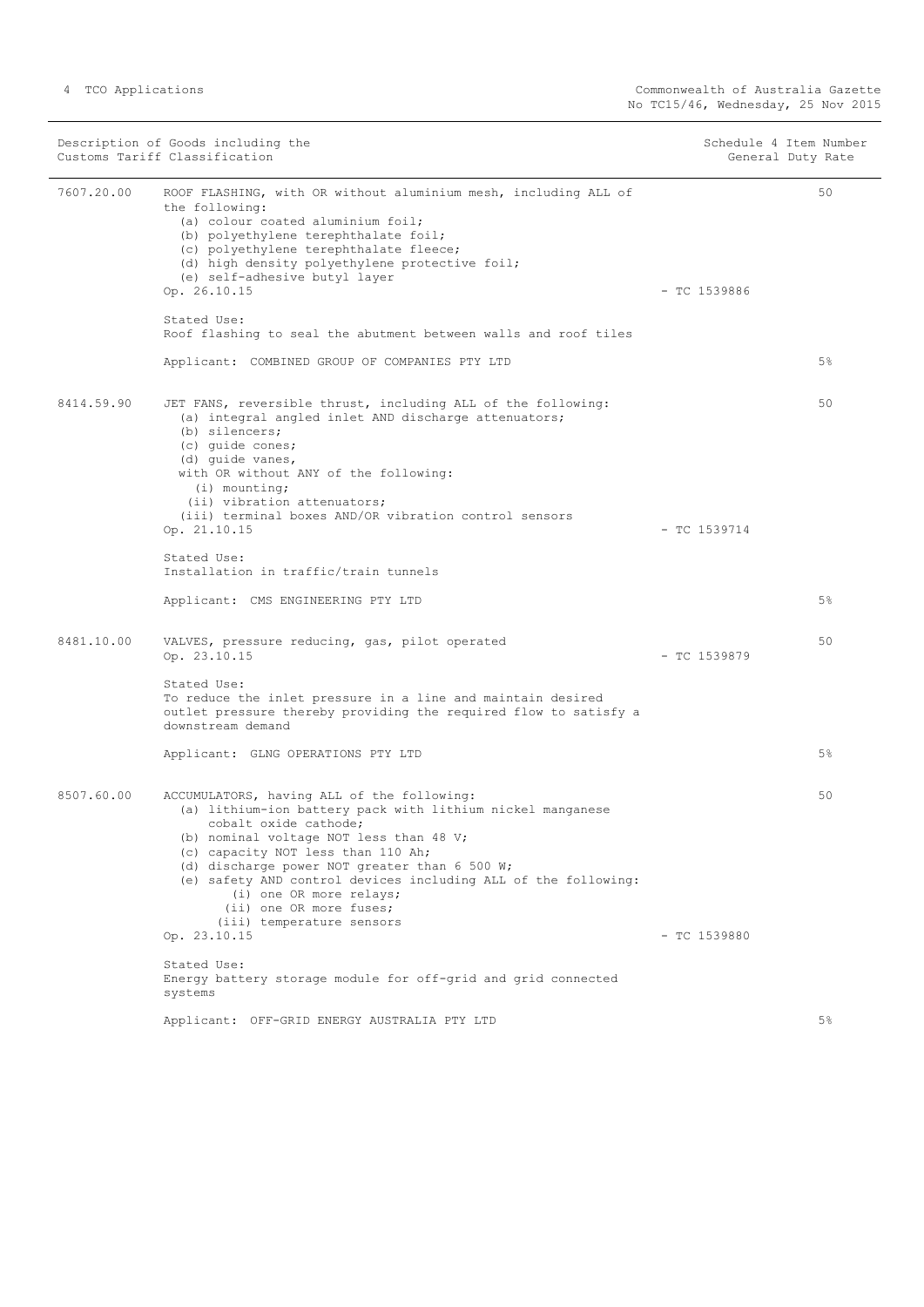#### **CUSTOMS ACT 1901**

#### <span id="page-4-0"></span>**NOTICE PURSUANT TO SECTION PARAGRAPH 269L(4B)(b) - PROPOSAL TO AMEND DESCRIPTION OF GOODS FOLLOWING AN OBJECTION SUBMISSION**

Amended description has been proposed for the Tariff Concession Order application shown in the following TABLE.

Australian manufacturers who consider that there are reasons why the Tariff Concession Order as proposed to be amended should not be made are invited to lodge a submission. Submissions must be lodged no later than 14 days after the publication of this Notice.

The operative date (Op.) and TC reference number follow the description of goods.

To assist local manufacturers, the use(s) to which the goods can be put follow the description of goods.

THE TABLE

Description of Goods including the Schedule 4 Item Number (Schedule 4 Item Number Customs Tariff Classification

8481.80.90 VALVES, BALL, SUBSEA, having ALL of the following: (a) remotely operated vehicle (ROV) actuation; (b) internal diameter NOT less than 250 mm; (c) design pressure NOT less than 345 bar OR 5 000 psi; (d) design temperature NOT less than minus 29 degrees Celsius and NOT greater than plus 221 degrees Celsius Op. 13.08.15 - TC 1531809 Stated Use: In manifolds with subsea applications 50

Applicant: FMC TECHNOLOGIES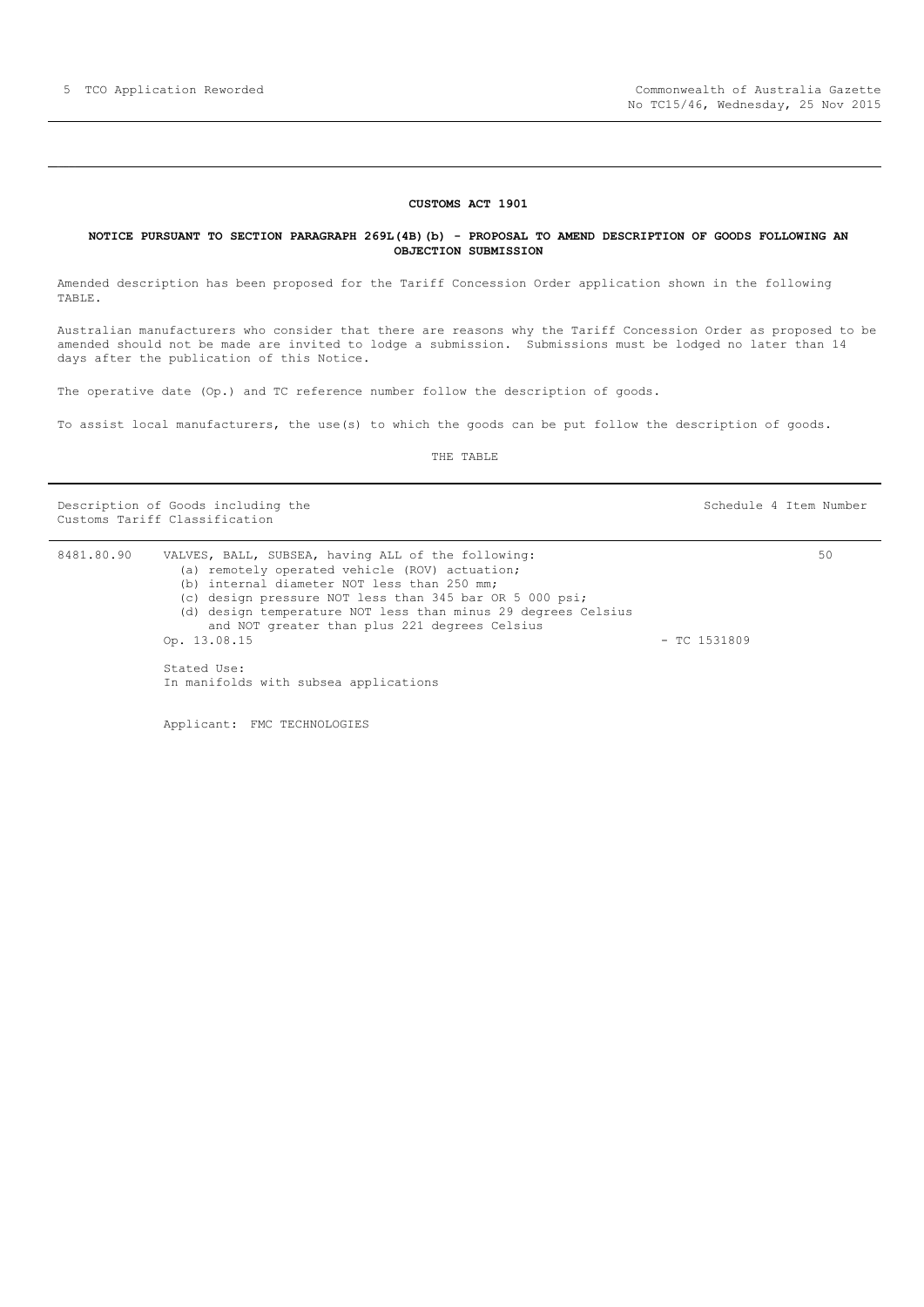#### **CUSTOMS ACT 1901**

#### **NOTICE PURSUANT TO SECTION 269R(1) - APPLICATION FOR TARIFF CONCESSION ORDER REFUSED**

<span id="page-5-0"></span>The application for the Tariff Concession Order for the goods described in the following TABLE has been refused.

#### THE TABLE

Description of Goods including the Schedule 4 Item Number (Schedule 4 Item Number Customs Tariff Classification

8479.89.90 WELLHEAD CONTROL SYSTEM, OIL AND/OR GAS WELL, having ALL of the following: (a) hydraulic power unit; (b) wellhead control panel; (c) wireline interface panel; (d) accumulators; (e) tanks AND/OR reservoirs; (f) valves; (g) pumps; (h) filters; (i) air AND/OR gas pressure regulator; (j) level AND/OR pressure transmitter; (k) switches; (l) level gauge; (m) filler breathers AND/OR Y type strainers; (n) tube AND tube fittings Op. 15.06.15 - TC 1521454 Reason for refusal: Substitutable goods produced in Australia in the ordinary course of business by Hydac Pty Ltd, Altona North, Vic 50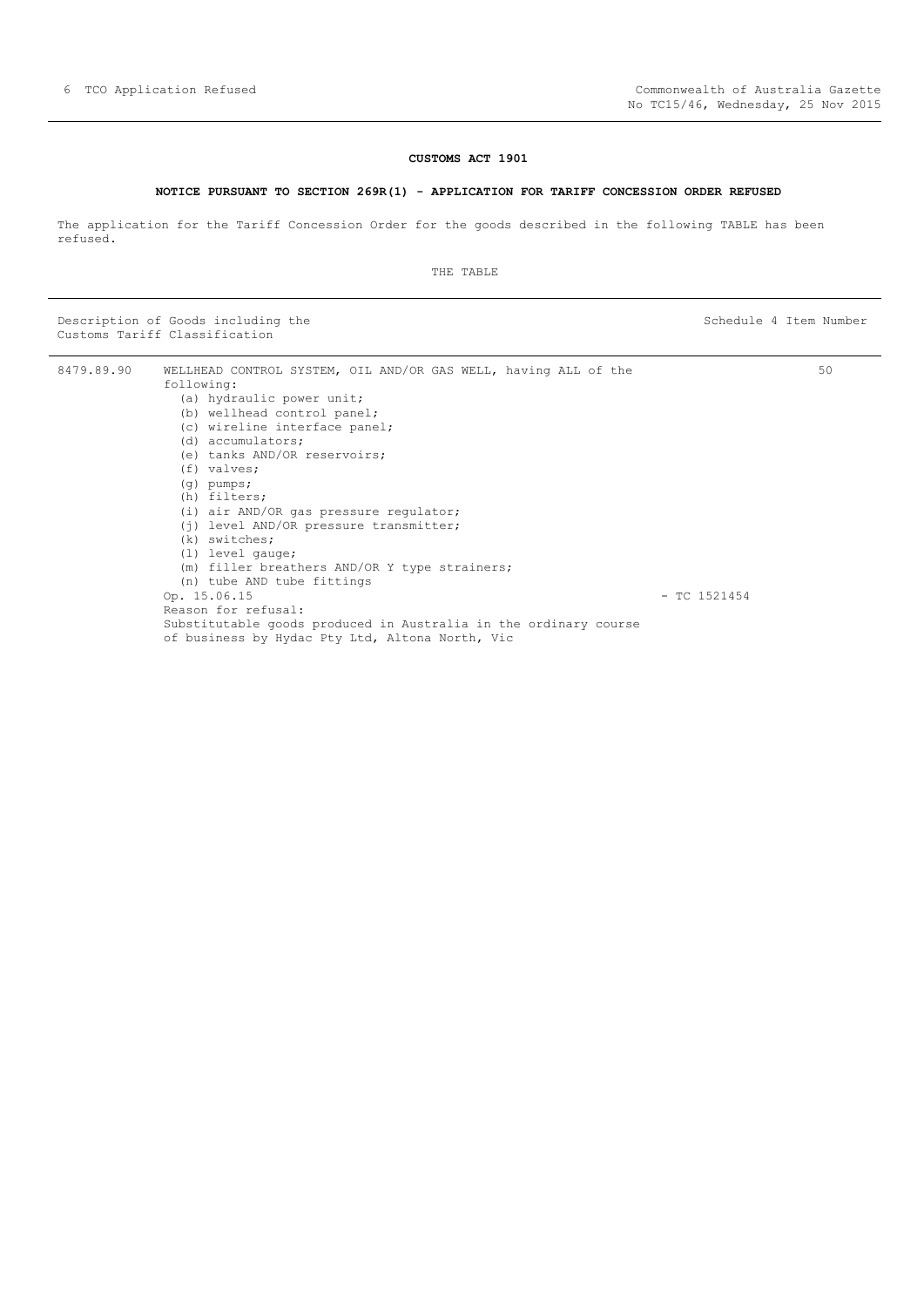#### **CUSTOMS ACT 1901 - NOTICE PURSUANT TO SECTION 269R(1) - TARIFF CONCESSION ORDERS MADE**

<span id="page-6-0"></span>Tariff Concession Orders have been made for the goods described in the following TABLE.

The operative date (Op.) and TC reference No. follow the description of goods. Local manufacturers of substitutable goods may request the revocation of TCOs at any time.

| Description of Goods including the<br>Customs Tariff Classification |                                                                                                                                                                                                                                                                                                                                                            |                                 | Schedule 4 Item Number<br>Last Date of Effect |    |
|---------------------------------------------------------------------|------------------------------------------------------------------------------------------------------------------------------------------------------------------------------------------------------------------------------------------------------------------------------------------------------------------------------------------------------------|---------------------------------|-----------------------------------------------|----|
| 8419.89.90                                                          | CONCENTRATION MACHINES, PASTE AND PUREE AND SAUCE, FRUIT AND<br>VEGETABLE, including ALL of the following:<br>(a) mixed flow vacuum forced evaporators;<br>(b) centrifugal transfer pumps;<br>(c) vertical tanks                                                                                                                                           |                                 |                                               | 50 |
|                                                                     | Op. 27.08.15                                                                                                                                                                                                                                                                                                                                               | Dec. date 23.11.15              | $-TC$ 1532929                                 |    |
| 8422.30.90                                                          | TIN CAN FILLING AND CLOSING AND SEALING MACHINES, FRUIT AND<br>VEGETABLE, including ALL<br>of the following:<br>(a) sterilization boxes;<br>(b) fillers;<br>(c) conveyors;<br>(d) can seamers;<br>(e) control panels<br>Op. 28.08.15                                                                                                                       | Dec. date 23.11.15 - TC 1533040 |                                               | 50 |
| 8428.20.00                                                          | PULVERISED COAL PRE-INJECTION DELIVERY SYSTEM, SMELTING FURNACE,<br>pneumatic, including ALL of the following:<br>(a) air receivers;<br>(b) nitrogen receivers;<br>$(c)$ silos;<br>(d) conveying vessels;<br>(e) dust collectors                                                                                                                           |                                 |                                               | 50 |
|                                                                     | Op. 31.08.15                                                                                                                                                                                                                                                                                                                                               | Dec. date 23.11.15 - TC 1533596 |                                               |    |
| 8438.60.00                                                          | FRUIT AND VEGETABLE PEELING MACHINES, including ALL of the<br>following:<br>(a) cleated elevators;<br>(b) peelers;<br>(c) chopper pumps;<br>(d) feed belts;<br>(e) peel separators;<br>(f) inspection AND distribution belts;<br>(g) equipment support platforms;<br>(h) screw conveyors;<br>(i) optical sorters;<br>(j) discharge hoppers<br>Op. 27.08.15 | Dec. date 23.11.15 - TC 1532990 |                                               | 50 |
| 8474.10.00                                                          | FEED HOPPERS, COAL GRINDING PLANT, including BOTH of the<br>following:<br>(a) grizzly screens;<br>(b) screw feeders                                                                                                                                                                                                                                        |                                 |                                               | 50 |
|                                                                     | Op. 28.08.15                                                                                                                                                                                                                                                                                                                                               | Dec. date 23.11.15              | $-$ TC 1533105                                |    |
| 8505.11.00                                                          | MOUNTING UNITS, MOBILE PHONE OR COMPUTER TABLET OR GPS,<br>incorporating a neodymium magnet<br>Op. 04.09.15                                                                                                                                                                                                                                                | Dec. date 23.11.15              | $-TC$ 1534132                                 | 50 |
| 8544.49.20                                                          | TRAVELLING CABLES, ELEVATOR, electrical, with OR without steel                                                                                                                                                                                                                                                                                             |                                 |                                               | 50 |
|                                                                     | wire supporting members<br>Op. 31.08.15                                                                                                                                                                                                                                                                                                                    | Dec. date 23.11.15              | $-TC$ 1533106                                 |    |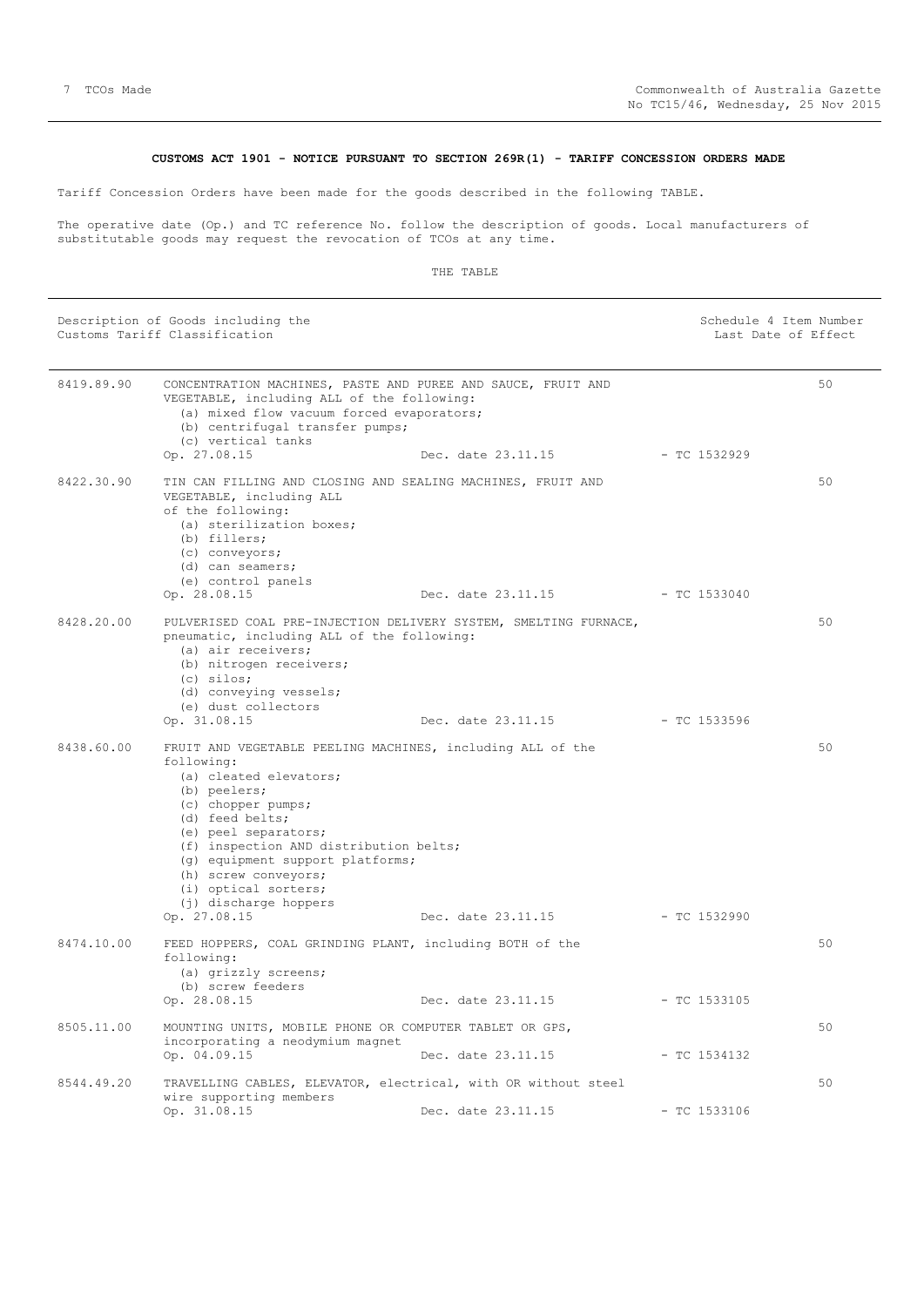#### **CUSTOMS ACT 1901**

#### <span id="page-7-0"></span>**NOTICE PURSUANT TO SECTION 269SE(2) - TARIFF CONCESSION ORDER REVOCATION AT THE INITIATIVE OF THE COMPTROLLER-GENERAL OF CUSTOMS**

The Tariff Concession Orders listed in THE TABLE below have not been used for at least 2 years and have been revoked under Section 269SD(1A). In transit provisions apply.

The intention to revoke these orders was notified in Gazette TC15/41 dated 21 October 2015.

Contact: Phone 02 6275 6534, fax 02 6198 7203 or email [tarcon@border.gov.au.](mailto:tarcon@border.gov.au)

|            | Description of Goods including the<br>Customs Tariff Classification                                                                                                                                                                                                                                                                                                               |                | Schedule 4 Item Number<br>Last Date of Effect |
|------------|-----------------------------------------------------------------------------------------------------------------------------------------------------------------------------------------------------------------------------------------------------------------------------------------------------------------------------------------------------------------------------------|----------------|-----------------------------------------------|
| 7326.90.90 | PRESSURE VESSELS, self regulating, compliant with National<br>Sanitation Foundation/American National Standards Institute<br>Standard 61 (NSF/ANSI 61) and having ALL of the following:<br>(a) capacity NOT less than 10 000 litres;<br>(b) butyl rubber bladder;<br>(c) gas valve assembly for nitrogen charging                                                                 |                | 50<br>17.11.15                                |
|            | Dec. date 16.05.08<br>Op. 28.02.08<br>Revoked for 2 years non-use. In transit provisions apply                                                                                                                                                                                                                                                                                    | $-$ TC 0803410 |                                               |
| 7326.90.90 | RAILS, CHANNEL PROTECTOR, galvanised OR stainless<br>steel, having a length NOT less than 145 mm and NOT greater than<br>1 050 mm<br>Op. 29.05.09<br>Dec. date 21.08.09<br>Revoked for 2 years non-use. In transit provisions apply                                                                                                                                               | $-$ TC 0918399 | 50<br>17.11.15                                |
| 7326.90.90 | GAS STACKS, SUBMERGED ARC FURNACE, including BOTH of the<br>following:<br>$(a)$ ducts;<br>(b) gas stack caps<br>Op. 04.01.11<br>Dec. date 28.03.11<br>Revoked for 2 years non-use. In transit provisions apply                                                                                                                                                                    | $-$ TC 1100391 | 50<br>17.11.15                                |
| 7326.90.90 | HANGERS, SMOKE HOOD, SUBMERGED ARC FURNACE<br>Dec. date 28.04.11<br>Op. 04.02.11<br>Revoked for 2 years non-use. In transit provisions apply                                                                                                                                                                                                                                      | $-$ TC 1105085 | 50<br>17.11.15                                |
| 7326.90.90 | ADAPTERS, SUBSEA, OIL AND/OR GAS WELL EQUIPMENT, having ported<br>hydraulic conduits<br>Op. 01.08.12<br>Dec. date 15.10.12<br>Revoked for 2 years non-use. In transit provisions apply                                                                                                                                                                                            | $-$ TC 1227824 | 50<br>17.11.15                                |
| 7326.90.90 | CRADLES, METAL COIL, stackable<br>Op. 27.09.12<br>Dec. date 17.12.12<br>Revoked for 2 years non-use. In transit provisions apply                                                                                                                                                                                                                                                  | $-$ TC 1236953 | 50<br>17.11.15                                |
| 7326.90.90 | HANDLES, broom, tubular steel, having ALL of the following:<br>(a) coating of longitudinally ribbed plastic;<br>(b) length $1200$ mm;<br>(c) diameter NOT exceeding 22 mm;<br>(d) plastic press fitted end cap in one end;<br>(e) plastic, tapered male threaded cap in one end<br>Op. 14.02.95<br>Dec. date 31.05.95<br>Revoked for 2 years non-use. In transit provisions apply | $-$ TC 9501842 | 50<br>17.11.15                                |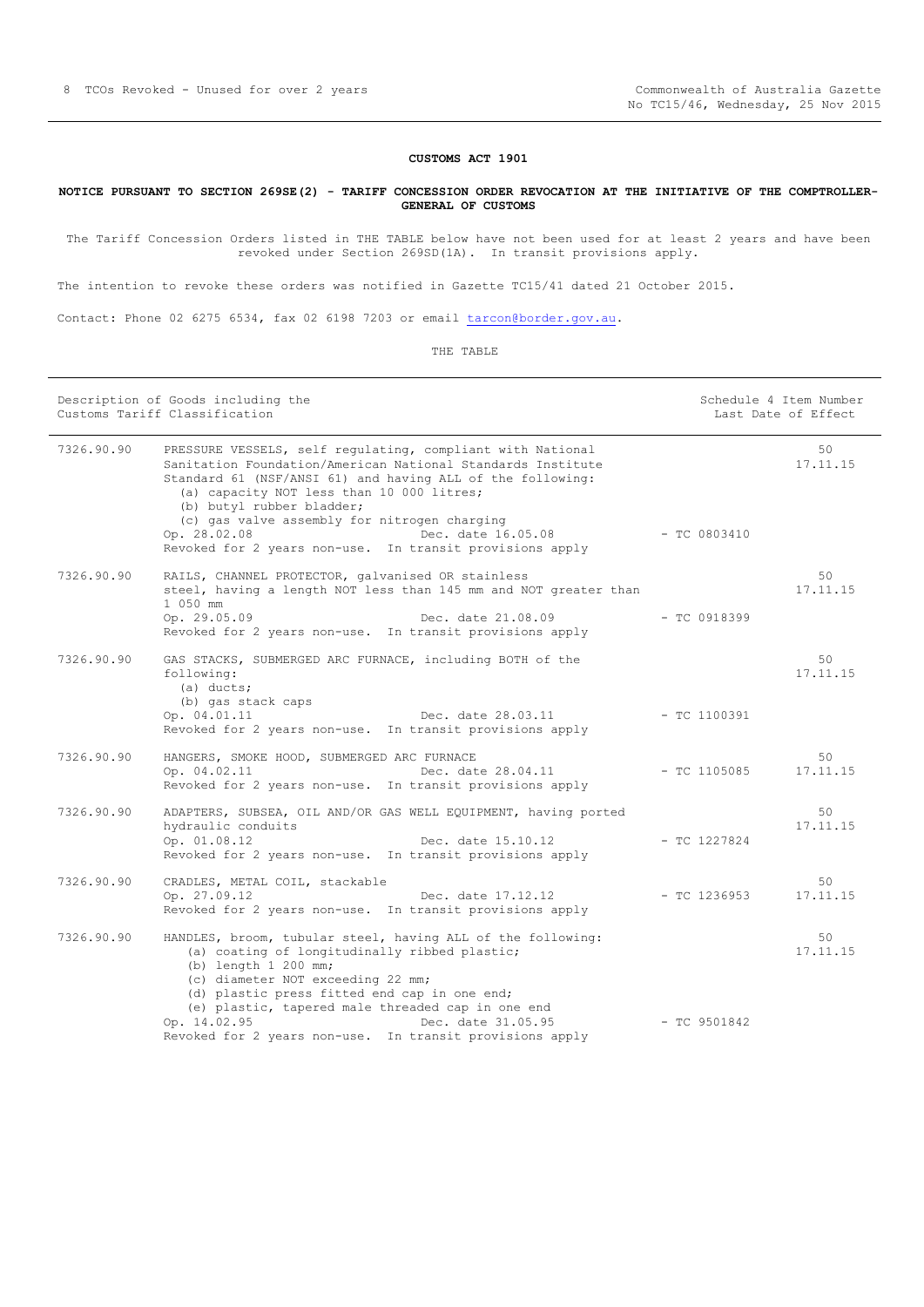9 TCOs Revoked - Unused for over 2 years and DIBP Review of TCO Application Results

|            | Description of Goods including the<br>Customs Tariff Classification |                                                                                                                                                                                                              |                | Schedule 4 Item Number<br>Last Date of Effect |
|------------|---------------------------------------------------------------------|--------------------------------------------------------------------------------------------------------------------------------------------------------------------------------------------------------------|----------------|-----------------------------------------------|
| 7326.90.90 | securing line<br>Op. 01.03.95                                       | SHACKLES, side-opening, where remote actuation release is<br>achieved by centre-pivot release cord or cable carried within<br>Dec. date 22.06.95<br>Revoked for 2 years non-use. In transit provisions apply | $-$ TC 9504193 | 50<br>17.11.15                                |

#### **CUSTOMS ACT 1901 - RESULT OF REQUEST FOR REVIEW OF AN APPLICATION DECISION**

<span id="page-8-0"></span>The DIBP internal review result made on the Tariff Concession Order application for goods described in the following TABLE has been finalised:

| Description of Goods including the<br>Customs Tariff Classification |                                                                                                                                                                                                                                            |                | Schedule 4 Item Number<br>Last Date of Effect | Review<br>Decision |
|---------------------------------------------------------------------|--------------------------------------------------------------------------------------------------------------------------------------------------------------------------------------------------------------------------------------------|----------------|-----------------------------------------------|--------------------|
| 7309.00.00                                                          | STORAGE CONTAINERS, stainless steel, having ALL of the<br>following:<br>(a) maximum volume capacity NOT greater than 1 200 L;<br>(b) maximum operating pressure NOT greater than 2 bars;<br>(c) manhole lid;<br>(d) valves<br>Op. 23.04.15 | $-$ TC 1515633 | 50                                            | REFUSE             |
|                                                                     | DIBP Decision: Refusal to make TCO affirmed                                                                                                                                                                                                |                |                                               |                    |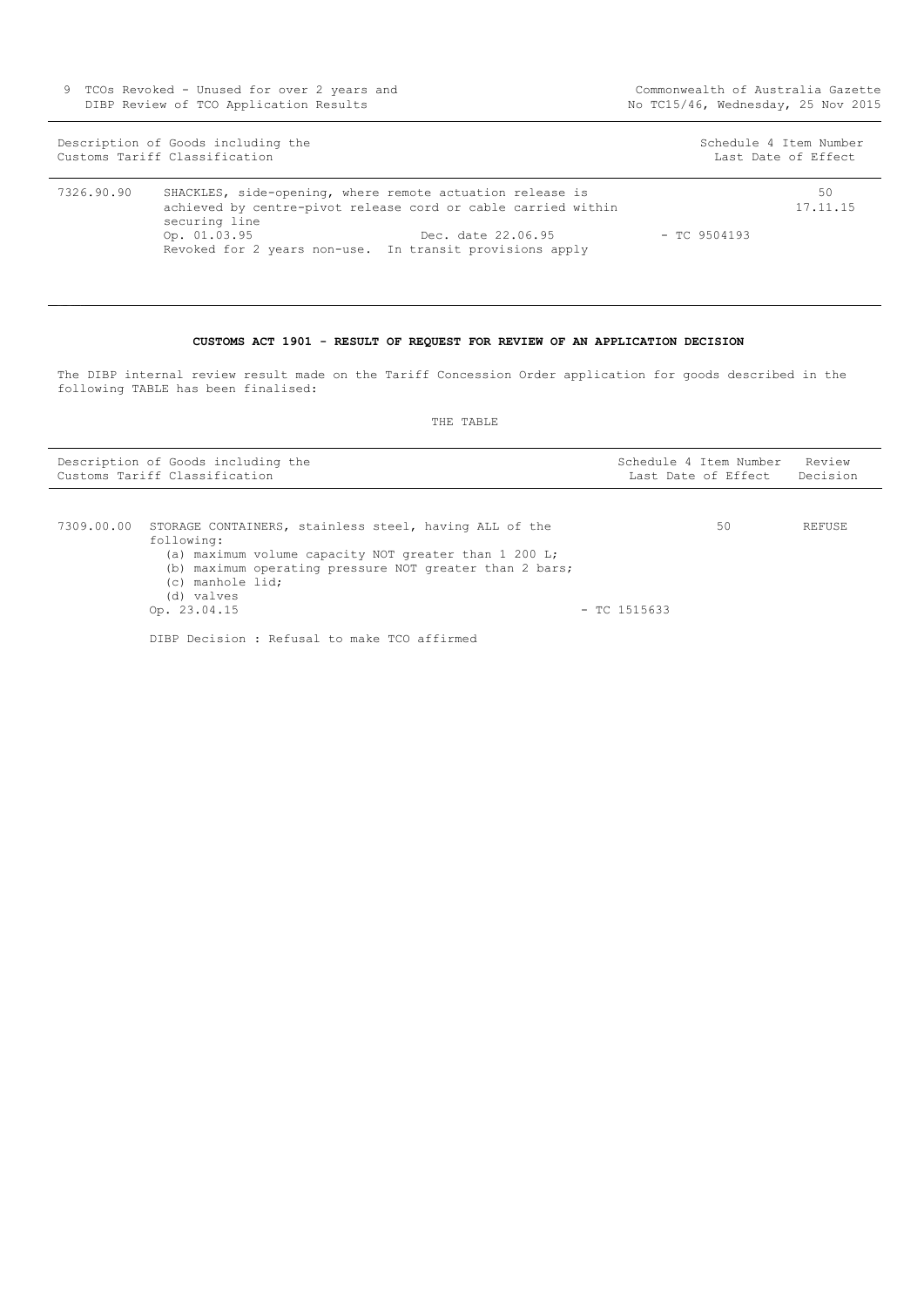No TC15/46, Wednesday, 25 Nov 2015

#### <span id="page-9-0"></span>COMMERCIAL TARIFF CONCESSION ORDERS (CTCOs) & TARIFF CONCESSION ORDERS (TCOs) NOT USED IN THE PREVIOUS 2 YEARS

The Comptroller-General of Customs is satisfied that the CTCOs and TCOs listed in the table below are no longer required because, in the 2 years preceding the day of this notice, they have not been quoted in an import declaration to secure a concessional rate of duty.

From Thursday, 24 December 2015, it is intended to take action to revoke these Orders under subsection 269SD (1A) of the Customs Act 1901. In accordance with subsection 269SG(2) of the Customs Act 1901, in transit provisions shall apply. If revoked, the expected date of effect will be 23 December 2015.

Interested parties are invited to provide, by close of business, Wednesday, 23 December 2015, written reasons why an Order should NOT be revoked.

Please advise if any of the Orders listed below have been quoted on an import declaration.

If a request is made to retain an Order used for the granting of a Determination, please specify the Determination and the linked Item number to enable mapping to the Order and its scope.

Contact: Email tarcon@border.gov.au, fax 02 6198 7203 or phone 02 6275 6534.

| Tariff<br>Classification | Description                                                                                                                                                                                    |                                                                                                                                                                                                                                                                                                                                                                                                                                                                                                                                      | Concession Number |  |  |
|--------------------------|------------------------------------------------------------------------------------------------------------------------------------------------------------------------------------------------|--------------------------------------------------------------------------------------------------------------------------------------------------------------------------------------------------------------------------------------------------------------------------------------------------------------------------------------------------------------------------------------------------------------------------------------------------------------------------------------------------------------------------------------|-------------------|--|--|
| 4002.19                  | (b) rosin acid emulsified grade;<br>(both inclusive);                                                                                                                                          | STYRENE BUTADIENE DRY RUBBER, having ALL of the following:<br>(a) produced by the hot polymerisation method;<br>(c) a bound styrene content in the range $22.5%$ to $24.5%$<br>(d) Mooney viscosity in the range 46 to 58 (both inclusive)                                                                                                                                                                                                                                                                                           |                   |  |  |
|                          | Op. 27.07.89                                                                                                                                                                                   | Dec. date 05.10.89                                                                                                                                                                                                                                                                                                                                                                                                                                                                                                                   | $-$ TC 8905654    |  |  |
| 4005.91.00               |                                                                                                                                                                                                | RUBBER, POLYCHLOROPRENE, compounded, unvulcanised                                                                                                                                                                                                                                                                                                                                                                                                                                                                                    |                   |  |  |
|                          | Op. 28.12.06                                                                                                                                                                                   | Dec. date 23.03.07                                                                                                                                                                                                                                                                                                                                                                                                                                                                                                                   | $-$ TC 0620222    |  |  |
| 4005.99.00               | RUBBER, POLYCHLOROPRENE, compounded, unvulcanised                                                                                                                                              |                                                                                                                                                                                                                                                                                                                                                                                                                                                                                                                                      |                   |  |  |
|                          | Op. 28.12.06                                                                                                                                                                                   | Dec. date 23.03.07                                                                                                                                                                                                                                                                                                                                                                                                                                                                                                                   | $-$ TC 0620221    |  |  |
| 4008.11.00               | LATEX FOAM, absorbent, in rolls, having ALL of the following:<br>(a) fabric backing;<br>(b) open cell construction;<br>(c) density of latex between 185 gm/m2 to 250 gm/m2 (both<br>inclusive) |                                                                                                                                                                                                                                                                                                                                                                                                                                                                                                                                      |                   |  |  |
|                          | Op. 01.07.96                                                                                                                                                                                   | Dec. date 13.06.96                                                                                                                                                                                                                                                                                                                                                                                                                                                                                                                   | $-$ TC 9605953    |  |  |
| 4009.42.90               |                                                                                                                                                                                                | HOSE, FLOATING, meeting Oil Companies International Marine Forum<br>(OCIMF) standard, in lengths 9.144 m (30 ft) to 12.192 m (40 ft)<br>with bore of 400 mm (16 in), having ALL of the following:<br>(a) carcass of synthetic, nitrile based, oil resistant rubber;<br>(b) carcass reinforcement by multiple plies of high tensile<br>textile cord with fully embedded helical wire;<br>(c) carcass second lining over first bank of plies;<br>(d) cover of synthetic blended rubber;<br>(e) built-in end fittings (flanged nipples) |                   |  |  |
|                          | Op. 01.01.02                                                                                                                                                                                   | Dec. date 08.01.02                                                                                                                                                                                                                                                                                                                                                                                                                                                                                                                   | $-$ TC 0107340    |  |  |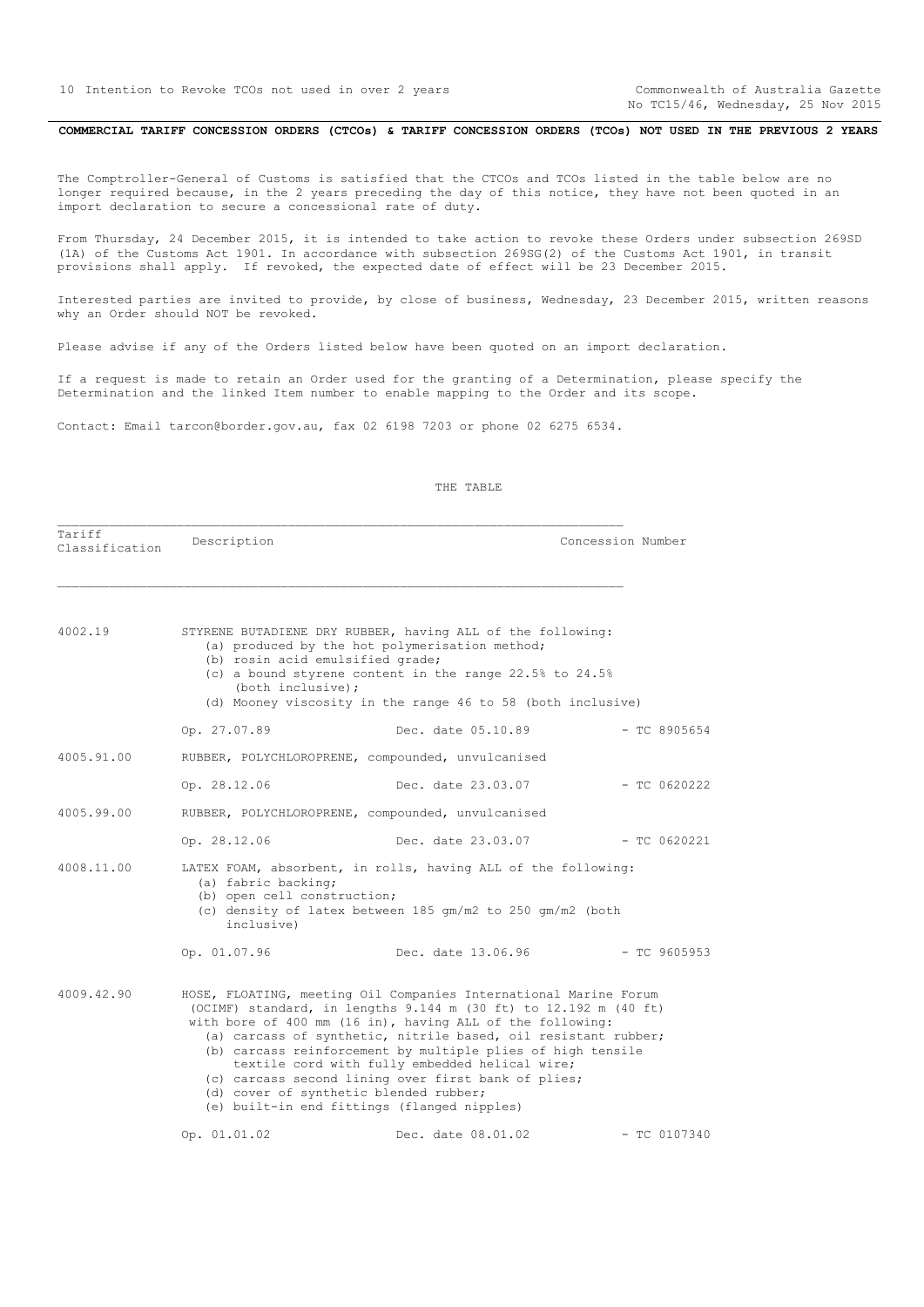| 4010.19.00 | BELTS, FILTER, having ALL of the following:<br>(a) fabric and steel cord reinforcement;<br>(b) width NOT less than 3 000 mm;<br>(c) grooved surface;<br>(d) belt length NOT less than 30 m                                                                                                                                     |                                                                                                                                                                                                                                                                                                                                                                                                                                                                                                                                                                                                                                                                                                                                                                                                                                                                                                                                                      |                |
|------------|--------------------------------------------------------------------------------------------------------------------------------------------------------------------------------------------------------------------------------------------------------------------------------------------------------------------------------|------------------------------------------------------------------------------------------------------------------------------------------------------------------------------------------------------------------------------------------------------------------------------------------------------------------------------------------------------------------------------------------------------------------------------------------------------------------------------------------------------------------------------------------------------------------------------------------------------------------------------------------------------------------------------------------------------------------------------------------------------------------------------------------------------------------------------------------------------------------------------------------------------------------------------------------------------|----------------|
|            | Op. 25.01.12                                                                                                                                                                                                                                                                                                                   | Dec. date 20.04.12                                                                                                                                                                                                                                                                                                                                                                                                                                                                                                                                                                                                                                                                                                                                                                                                                                                                                                                                   | - TC 1203027   |
| 8413.60.90 | PUMPS, PERISTALTIC HOSE, having ALL of the following:<br>OR flange mounted geared motors;<br>filler breather cap on front of pump;<br>and/or hose clamps;<br>having ALL of the following:<br>(ii) maximum line pressure of 15 bar;<br>both inclusive;<br>used;<br>$57 + or - 4$ shore;<br>$59 + or - 4$ shore;<br>Op. 31.05.96 | (a) capacity to operate with EITHER direct coupled geared motors<br>(b) lubricant level indicator, drain plug, inspection window and<br>(c) flange and hose retention with hose inserts, flange brackets<br>(d) rubber hose, peristaltic, reinforced with braided nylon,<br>(i) maximum working discharge pressure of 15 bar;<br>(iii) maximum vacuum capability without deformation 5 kPa.a;<br>(iv) hose static burst pressure range of 45 bar to 125 bar,<br>(v) outer surface machined to a tolerance of $0.01$ mm,<br>completely smooth with no spiral wound synthetic tape<br>(vi) operating temperature of - 20 degrees C to 85 degrees C;<br>(1) natural, (NR), buna nitrile rubber, (NBR), or high<br>buna nitrile, (NBRX) body having a shore hardness of<br>(2) ethylene propylene rubber, (EPDM) body having a<br>shore hardness of $59 + or - 4$ shore;<br>(3) hypalon rubber (HPN) body having shore hardness of<br>Dec. date 27.09.96 | $-$ TC 9608684 |
| 8414.59.90 | BLOWERS, vacuum cleaner, having ALL of the following:                                                                                                                                                                                                                                                                          |                                                                                                                                                                                                                                                                                                                                                                                                                                                                                                                                                                                                                                                                                                                                                                                                                                                                                                                                                      |                |
|            | (b) single OR dual stage;<br>(c) maximum diameter 150 mm;<br>(d) maximum length 170 mm;<br>(e) AC series, brush-type motor<br>Op. 19.08.94                                                                                                                                                                                     | (a) wattage 800 W OR greater but NOT exceeding 1 400 W;<br>Dec. date 28.11.94                                                                                                                                                                                                                                                                                                                                                                                                                                                                                                                                                                                                                                                                                                                                                                                                                                                                        | - TC 9406917   |
| 8414.59.90 | FAN ASSEMBLIES, having ALL of the following:<br>(a) mounting bracket incorporating ducts;<br>(b) speaker;<br>having a diameter NOT exceeding 80 mm                                                                                                                                                                             | (c) NOT less than two fans, each in a self-contained housing and                                                                                                                                                                                                                                                                                                                                                                                                                                                                                                                                                                                                                                                                                                                                                                                                                                                                                     |                |
|            | Op. 30.12.97                                                                                                                                                                                                                                                                                                                   | Dec. date 20.03.98                                                                                                                                                                                                                                                                                                                                                                                                                                                                                                                                                                                                                                                                                                                                                                                                                                                                                                                                   | - TC 9711354   |
| 8414.59.90 | FANS, ROTARY, incorporating a 12 V DC brushless motor,                                                                                                                                                                                                                                                                         | thermoplastic impellor, sleeve OR ball bearings AND chromed<br>finger quard, with impellor NOT exceeding 125 mm diameter                                                                                                                                                                                                                                                                                                                                                                                                                                                                                                                                                                                                                                                                                                                                                                                                                             |                |
|            | Op. 15.12.98                                                                                                                                                                                                                                                                                                                   | Dec. date 05.03.99                                                                                                                                                                                                                                                                                                                                                                                                                                                                                                                                                                                                                                                                                                                                                                                                                                                                                                                                   | $-$ TC 9810879 |
| 8479.89.90 | VACUUM LOADERS, comprising ALL of the following:<br>(a) positive displacement bi-lobe pump;<br>(b) hydraulic drive loading boom;<br>(c) blower exhaust silencer;<br>(d) single mode filtration                                                                                                                                 |                                                                                                                                                                                                                                                                                                                                                                                                                                                                                                                                                                                                                                                                                                                                                                                                                                                                                                                                                      |                |
|            | Op. 11.11.03                                                                                                                                                                                                                                                                                                                   | Dec. date 11.02.04                                                                                                                                                                                                                                                                                                                                                                                                                                                                                                                                                                                                                                                                                                                                                                                                                                                                                                                                   | $-$ TC 0314445 |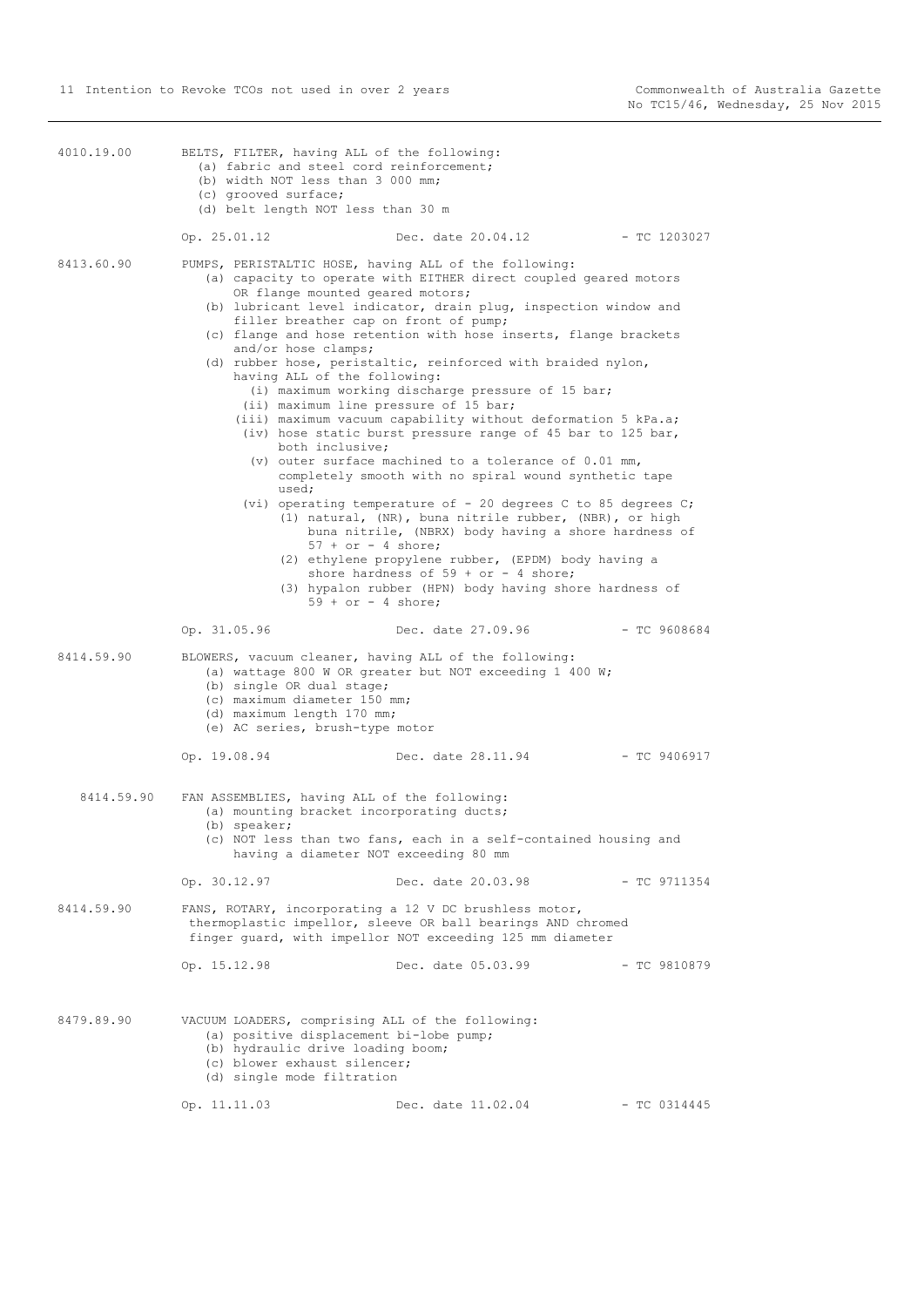| 8481.80.90 | the following:<br>(a) electrically actuated;<br>(b) glass filled nylon and steel construction;                                                                                                         | VALVES, VACUUM FLOW CONTROL, liquefied petroleum gas, having ALL of<br>(c) maximum flow rating of less than $0.4$ cu m/h at $2.49$ kPa,<br>but NOT including automotive cylinder valves |                |
|------------|--------------------------------------------------------------------------------------------------------------------------------------------------------------------------------------------------------|-----------------------------------------------------------------------------------------------------------------------------------------------------------------------------------------|----------------|
|            | Op. 22.12.95                                                                                                                                                                                           | Dec. date 16.04.96                                                                                                                                                                      | $-$ TC 9600755 |
| 8481.80.90 | VALVES, double ended, pneumatically actuated, having ALL of the<br>following:<br>(a) 32 mm threaded inlet/outlet ports;<br>(b) pinch ram;<br>(c) failsafe spring closing                               |                                                                                                                                                                                         |                |
|            | Op. 04.12.97                                                                                                                                                                                           | Dec. date 27.02.98                                                                                                                                                                      | $-$ TC 9710661 |
| 8481.80.90 | VALVES, SERVO-PNEUMATIC POSITIONING, having ALL of the following:<br>(a) nominal bore of 6 mm;<br>(b) nominal pressure of 6 bar;<br>(c) flow rate up to 700 l/min;<br>(d) operating voltage of 24 V DC |                                                                                                                                                                                         |                |
|            | Op. 28.04.93                                                                                                                                                                                           | Dec. date 30.07.93                                                                                                                                                                      | $-$ TC 9305438 |
| 8481.80.90 | VALVES, EXPLOSION BARRIER, spring operated, maximum flow velocity<br>20 m/sec or less                                                                                                                  |                                                                                                                                                                                         |                |
|            | Op. 05.02.93                                                                                                                                                                                           | Dec. date 28.05.93                                                                                                                                                                      | $-$ TC 9308204 |